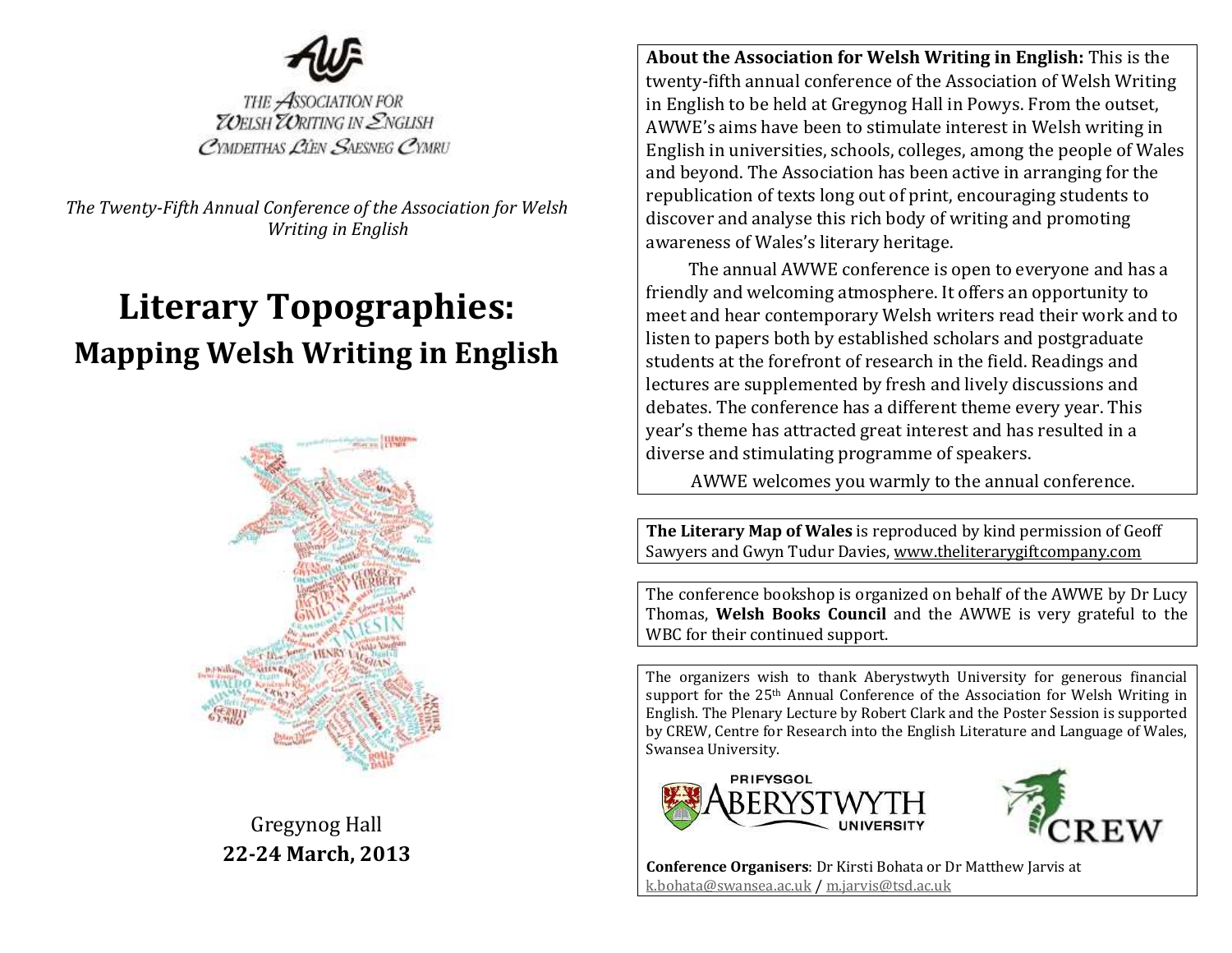**Friday, 22 March**

#### **2.00 – 5.00 Registration**

2.30 – 4.00 AWWE AGM (Library) All Welcome

3.00 – 4.00 Postgraduate/Early Career Session (Seminar Room 1) Chair: Peter Barry Publishing your first book, with Angharad Watkins, Commissioning Editor, University of Wales Press

### **4.00 – 5.00 Tea/Coffee**

5.00-6.00pm (Seminar Room 1) R S Thomas Centenary Panel Chair: Kirsti Bohata M. Wynn Thomas & Tony Brown

6.00 – 7.00 (Common Room) Book launch & wine reception

#### **7.00 – 8.00 Dinner**

8.15 – 9.30 Keynote & Tribute (Seminar Room 1) Chair: Matthew Jarvis

A tribute to the late Tony Conran (1931–2013), with M. Wynn Thomas and Tony Brown, followed by:

#### Keynote Lecture 1:

Professor Damian Walford Davies, '*The Protagonists*: Brenda Chamberlain's Greek Agon'.

*The bar will be open after the lecture.*

#### **Saturday 23 March**

8.00 – 9.30 Breakfast

9.30 – 11.00 Parallel Session 1

1a) Transformations (Seminar Room 1) Chair: Tony Brown Anwen Jones & Rowan O'Neill, 'New Maps of Wales' Reuben Knutson, 'Blasting History into the Present: Reinventing the Rural Imaginary in a 1970s Welsh Landscape' Andy Webb, 'Anglophone Welsh Responses to Reservoir

Construction'

1b) Mapping the Nation (Seminar Room 2) Chair: Jane Aaron Mary-Ann Constantine, '"Curt Fritter'd Fragments": Thomas Pennant's Heart of Darkness' Elizabeth Edwards, '"Varying Visions": Richard Llwyd's *Beaumaris Bay* (1800)'

B. M. Jenkins, 'Lewis Morris: Mapping the Edge of Empire'

## **11.00 – 11.30 Tea/Coffee (Blaney Room)**

11.30 – 1.00 Parallel Session 2

2a) Placing Literature (Seminar Room 1) Chair: Daniel Williams Jon Anderson & Sarah Morse: ''Page & Place: Ongoing Compositions of Plot' & 'Plotting theory, mapping texts' Bronwen Price, 'Literary Tourism'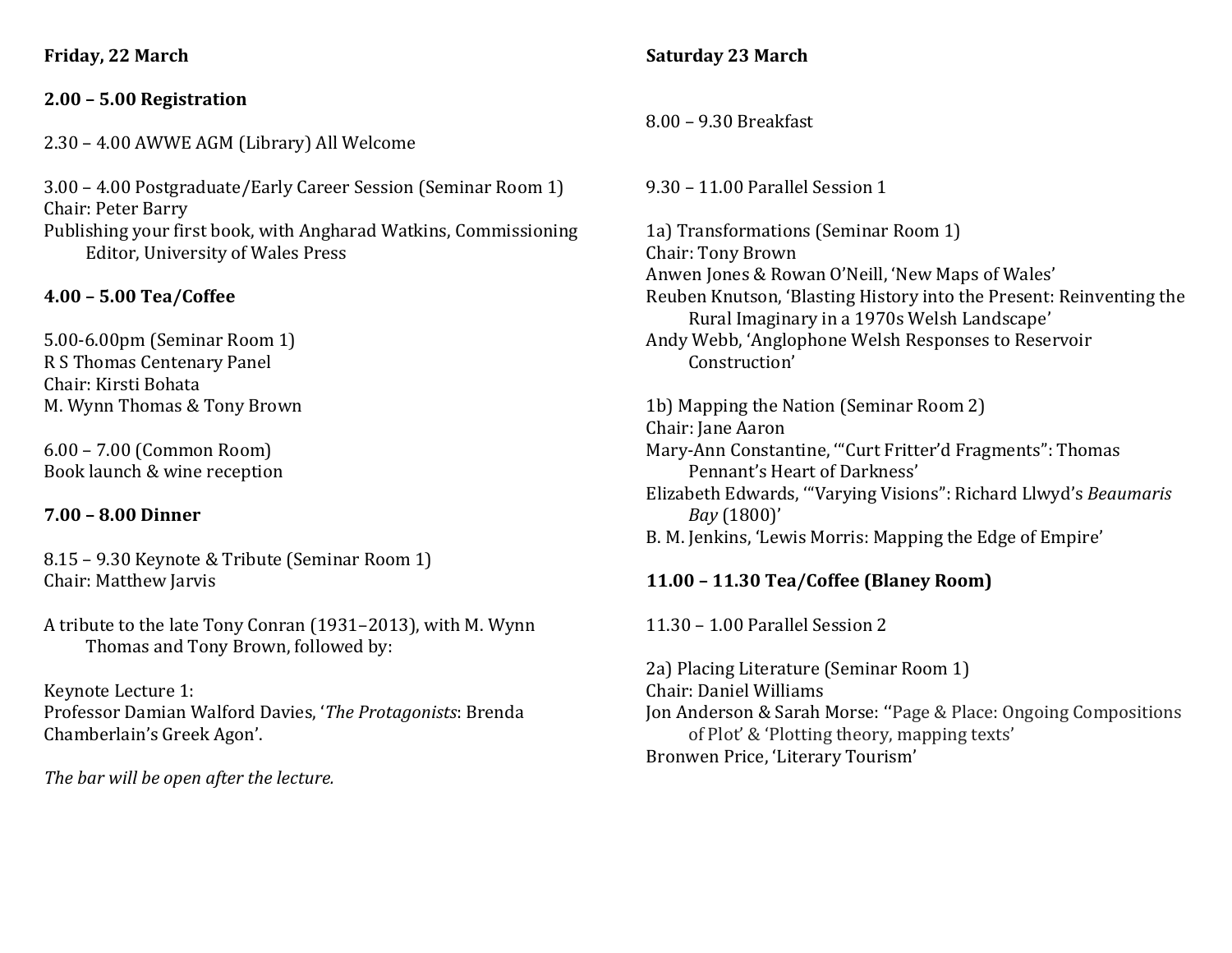2b) Writing Places 1 (Seminar Room 2)

Chair: Andy Webb

Martin Locock, '"At Ystrad Fflur": the Strata Florida Landscape in the Poetic Imagination'

Louise Chamberlain, 'Thresholds of Environment in Zoë Skoulding's *Remains of a Future City* and Patrick McGuinness's *Jilted City*' Pippa Marland, "The stained bones underground feel our dancing measure": an ecocritical exploration of the "relational choreographies" of Bardsey Island (Ynys Enlli) in the work of Brenda Chamberlain and Christine Evans'

## **1.00 – 2.00 Lunch**

2.00 – 3.00 Keynote 2 (Seminar Room 1) Chair: Kirsti Bohata Robert Clark, 'Critical Literary Geography'

3.00 – 4.00 Parallel Session 3

3a) Contemporary Poetry (Seminar Room 1) Chair: Liz McAvoy Neal Alexander, 'Senses of place: Jo Shapcott's border country' Alice Entwistle, '"Forms of Address": reading/writing *topos*, topography and topology in some contemporary poetry'

3b) Place in the Public Eye (Seminar Room 2) Chair: M. Wynn Thomas Malcolm Ballin, '"Where are you from?" Place and origins in short fiction in *Dock Leaves*' Sally Roberts Jones, 'A Sense of Place: Regional or Universal?'

## **4.00 – 4.30 Tea/Coffee and Cake (Blayney Room)**

4.30 – 5.30 Parallel Session 4

4 a) Masculine Modernities (Seminar Room 1)

Chair: Andy Webb

- Steve Hendon 'The Landscape of Particular Men': Representations of First World War Masculinities: David Jones and Llewelyn Wyn Griffith'
- Tomos Owen, 'Wales at Three Miles an Hour: W.H. Davies, Ernest Rhys and Walks through South Wales'

4b) Radio Drama (Seminar Room 2)

Chair: Alyce von Rothkirch

- Liza Penn-Thomas, 'Underground a Dark and Dangerous Liminal Place'
- Lucy Gough, 'Shapeshifting and the Rhythm of Landscape in Audio Drama'

6.00 – 7.00 Research Posters (Seminar Room 1)

(with a wine reception)

Researchers present new research projects in the field, including: Devolved Voices, Mapping Writing, Disability and Industrial Society, Malaysian & Welsh Women's Writing, Dylan Thomas.

# **7.00 – 8.00 Dinner**

8.30 – 9.30 Creative Keynote (Seminar Room 1) Chair: Mary-Ann Constantine Tristan Hughes: '"the pattern more complicated": Crossing the Bridge and Writing Home'